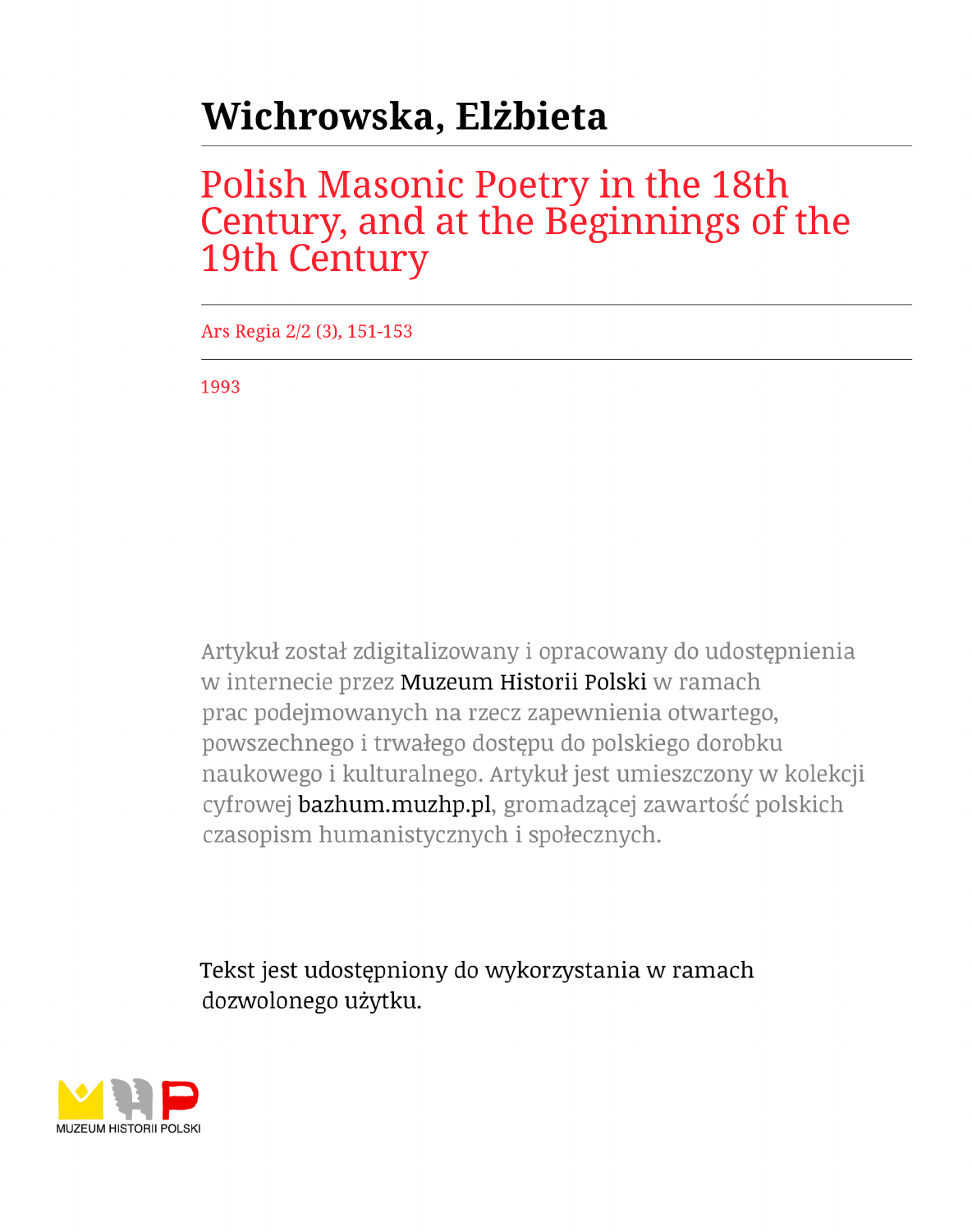## ENGLISH AND GERMAN TRANSLATIONS AND SUMMARIES

Elżbieta Wichrowska (Warszawa)

## POLISH MASONIC POETRY IN THE XVIII CENTURY, AND AT THE BEGINNING OF THE XIX CENTURY'

Polish masonic poetry has not, so far, been the object of a reliable historical/literary analysis. The literary output of Polish masonic poetry consists of over two hundred works that have survived. The culmination of its development coincides with first two decades of the XIX century. As a legacy of the XVIII century only few productions have been preserved. The first of them, dating from 1756, was Józef Epifani Minasowicz ' es translation of the French *Apologie des Francs-Macons. Par Frere Procope*, *Medecin et Franc-maçon*. At the same time, towards the end of the XVIII century, in Western Europe, hundreds of similar poems were written. Anderson's *Constitutions*, from 1723, have already been ornamented with four songs, wheras the first Polish collection of songs appeared as late as in 1811. What was the reason for such delay?

Although the first lodge in Poland came into existence as early as in 1729, the emergence of stable, firm structures of the Fellowship were hindered by organisational confusion, on the one hand, and on the other hand, by the political situation of the country. This political situation absorbed the minds and consumed the strength of the Polish Brethren (who came mostly from social and political elites of the country), distracting them from the Fellowship's activities, which in consequence led even to temporary suspension of the lodges' work.

Under these circumstances Polish masonic poetry, inspired by the lodges, had little chance for development. Moreover, untill the 1780's, both the lodges and the guiding masonic institutions in Poland were dominated by foreigners, and the languages of meetings, as well as of rituals were French, and German. The first Polish speaking lodge ., The Isis'es Temple" ("Świątynia Izis") was created not earlier than in 1780, and shortly after that the country's down-fall put an end to the activities of the Polish Masonry for many years. The authorities of Austria, Russia, and Prussia partly suspended the activity of Freemasonry. Only in the Prussian sector few German lodges, to which Poles also belonged, kept functioning. Only in the period of the Grand Duchy of Warsaw  $(1807 - 1815)$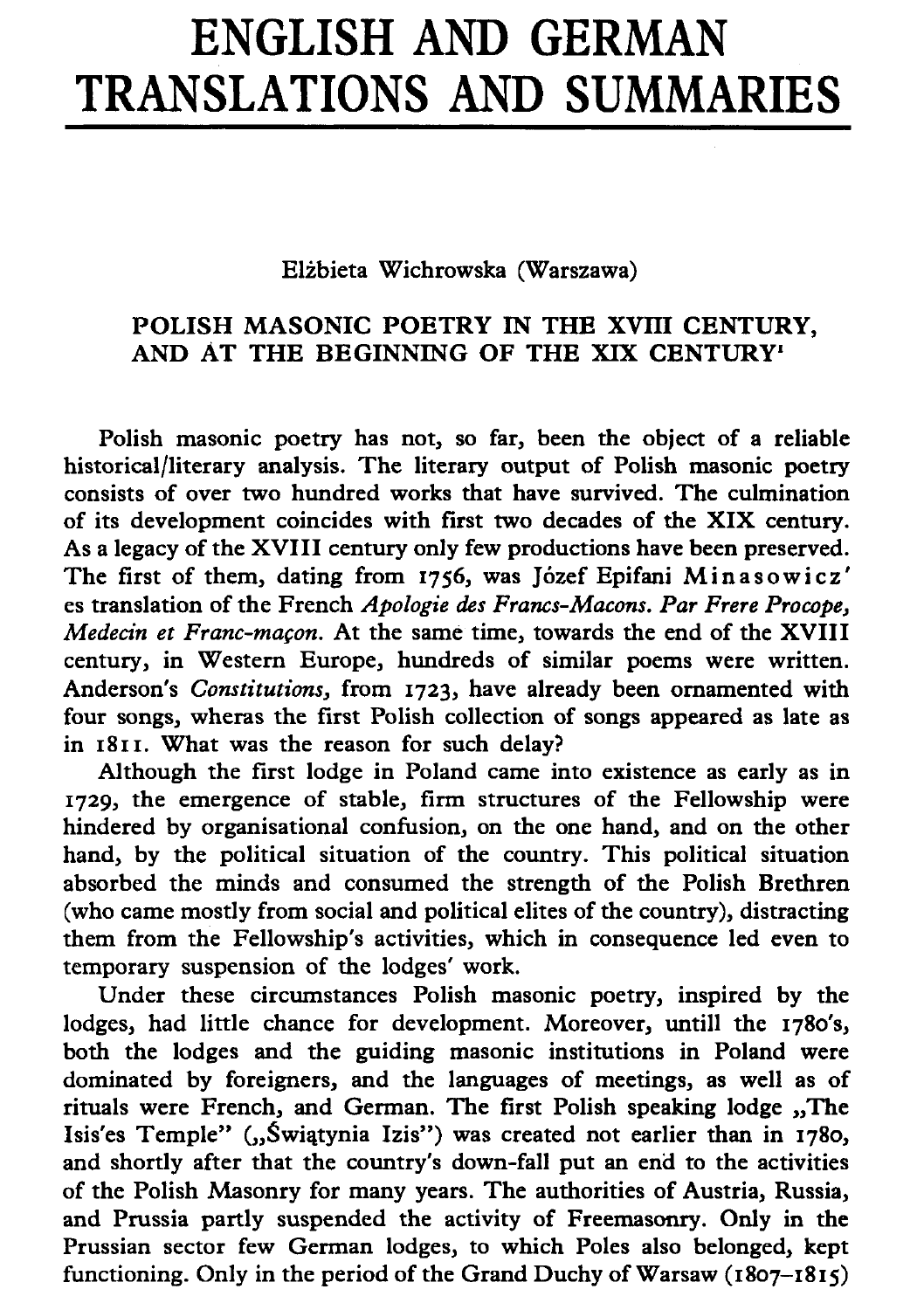and the Kingdom of Poland (after 1815) turned out propitious for Freemasonry. In 1810 the Grand Orient of Poland was reactivated. These events were conducive to the flourishing of poetry. Poetic output of that time was carefully published in leaflets ornamented with vignettes as well as in larger collections. The first Polish volume of *Freemasonic Songs*  ("Pieśni wolnomularskie") was published in 1811. The volume was put together by Józef Elsner, the teacher of Chopin, and the composer of many Polish and German masonic songs, as well as the official of the Grand Orient, a member of the Supreme Council. Five years later *Masonic songs of various authors, collected at the Symbolic Lodge of the Rising Sun in the Orient of Łomża* ("Pieśni wolnomularskie z różnych autorów zebrane loży symbolicznej Wschodzącego Słońca na Wschodzie Łomży") were issued. The year 1817 brought five brilliantly published *Freemasonic songs celebrating the birth [...] of Aleksander I* ("Pieśni wolnomularskie na obchód uroczystości Narodzin [...] Aleksandra I-ego") by Tadeusz Wolański. In 1818 Wolański put a collection of one hundred songs. In 1820 *Freemasonic Songs* ("Pieśni wolnomularskie") by Feliks Gawdzicki, one of the last volums of Polish masonic poetry, were released. Sources record some other collections of poems which probably have not survived to our times.

Poetic output of the Polish Brethren does not much differ from German, or the French production. It is not so profuse, and so diversified in the number of incorporated motifs, or genres, but the period of the development of masonic creativity in Poland is limited to less than two decades (1805-1821). This poetry was created within lodges, and at the explicit lodges' request. Its main features were limited circulation and functional character, which consequently led to the imposition, on the poetry, of thematic, ideological, symbolic, and linguistic structure characteristic of all speres of the Fraternity's activities.

In principle, each type of lodge, and some ritual elements of lodges' activities were consorted with, corresponding in theme and symbol, poetic genres (some coupled with music). Probably the most popular type of masonic song was the banquet song, written especially for the table lodges, in which Brethren used to gather after finishing their proper activities at the Temple. These songs thematically referred to feast days i.e. the anniversary of establishing the lodge, or St. John's feast. There were also songs dedicated to Brothers, Sisters and Officials, to whose honors toasts were just proposed, as well as songs eulogizing the Order, its ideas, and works — and songs to encourage common enjoyment. Their characteristic culmination was the raising of glasses, i.e. the "Cannon shot".

Funeral songs and poems, different in tone and mood, were another type of masonic creativity. Thoughts and feelings conveyed by these poems, though expressed in symbolic structures, did not depart from farewell motifs of worldly poetry.